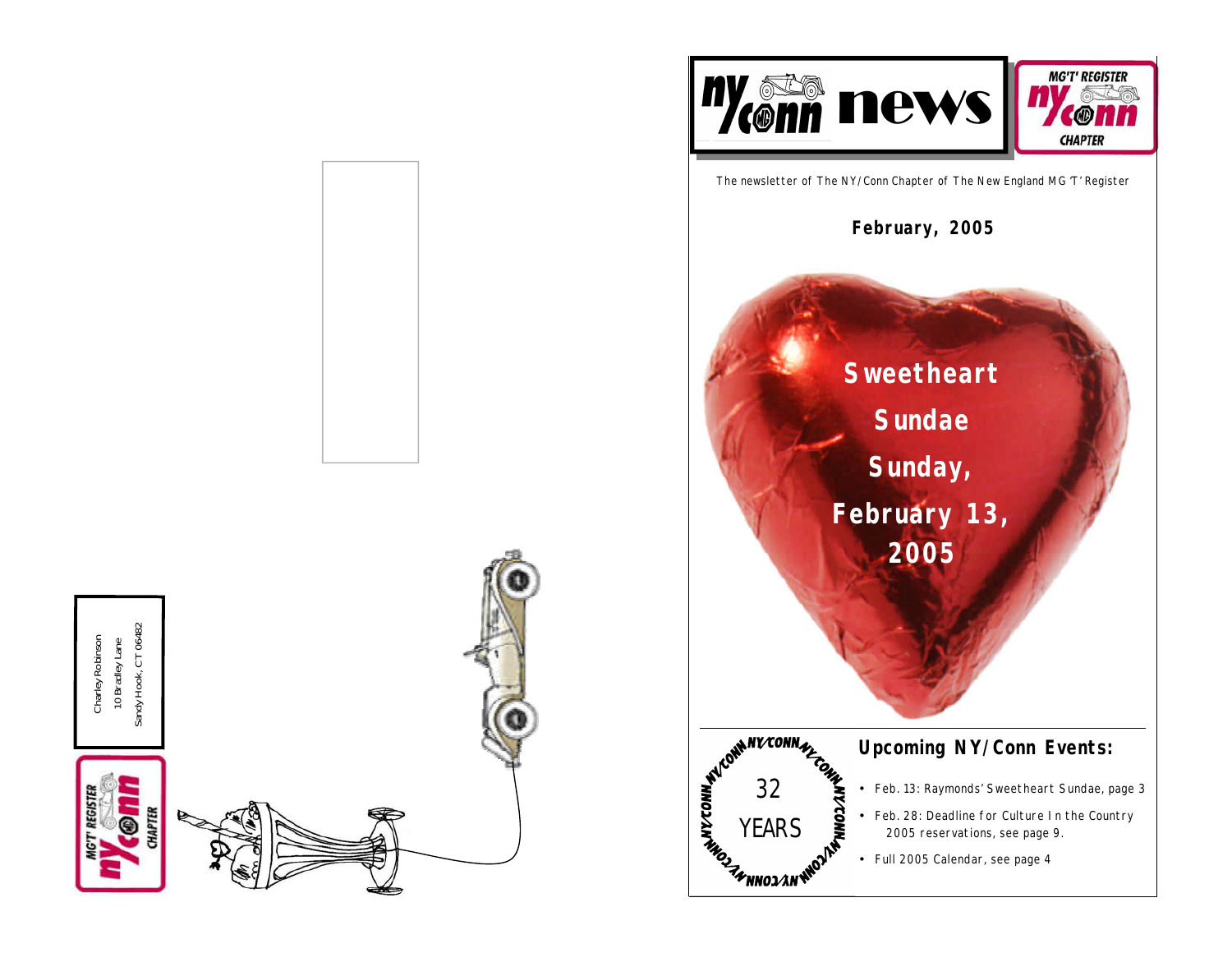

# Page 2 **Myconn** Chapter

NY/Conn Website: **http://nyconn.org**

#### **Charley Robinson**

*Managing Director Editor (Newsletter)* 10 Bradley Lane Sandy Hook, CT 06482 203-270-1244 director@nyconn.org

#### **Jan Hurd**

*Photo Archive* 11 Partridge Drive Ridgefield, CT 06877 (203) 438-2796 photos@nyconn.org *Membership Treasurer* 356 E. Grassy Sprain Road

**Andrea Fanelli**

Yonkers, NY 10710 914-961-7105 membership@nyconn.org

#### **Ed Flax**

*Webmaster* 5 Oxford Court Princeton Junction, NJ 08550 (609) 275-8690 webmaster@nyconn.org

#### **Membership Past Due?**

All memberships expire at the end of November. Send a check made payable to **Andrea Fanelli or cash**. (See her address above). All NY/Conn members should also be current members of The New England MG 'T' Register, PO Box 1957, Cary, NC 27512-1957; 919-851-3030; fax: 919-858-0386, email: athomas990@aol.com, or on the web at http://www.nemgt.org.

#### **British Marque Car Club News**

As a participating club, NY/Conn members are entitled to a discount on subscriptions to the British Marque monthly newspaper; \$11 instead of the usual \$18. The marque features news and events from more than 100 British car clubs and is published 11 times a year. Check them out online at www.britishmarque.com or subscribe today.

|                                                         | <b>PARTICIPATING CLUB</b>                                         |                |
|---------------------------------------------------------|-------------------------------------------------------------------|----------------|
|                                                         | MEMBER SUBSCRIPTION                                               |                |
|                                                         | 11 ISSUES -- \$11.00                                              |                |
|                                                         | (CANADA -- \$14.00 U.S.;                                          |                |
|                                                         | U.K. AND ELSEWHERE OVERSEAS -- \$19.00 U.S.)                      |                |
| <b>NAME</b>                                             |                                                                   |                |
| <b>ADDRESS</b>                                          |                                                                   |                |
| <b>CITY</b>                                             | STATE/ ZIP<br>PROV.                                               |                |
| PARTICIPATING CLUB NAME                                 |                                                                   |                |
| Submit cheque and form to: ENTHUSIAST PUBLICATIONS, LLC | <b>5 OLD NASONVILLE ROAD</b><br><b>HARRISVILLE, RI 02830-1905</b> |                |
| Please check:                                           | NEW                                                               | <b>RENEWAL</b> |



## **For Sale: 2—1979 MGB Roadsters—\$8,500**



27,000 Original miles, one family owner, perfect running condition, ragtop & toneau cover in pristine condition, yellow paint is excellent, dual electric cooling fans, 5 speed with overdrive.

The red one has 96,000 miles, blown head, does not run. It also has the 5 speed with overdrive, hardtop removable, roll bar, body is in overall good shape, needs paint, but totally restorable.



Both cars are available for view at www.theoldphotocompany.com. Click on the "view our images" tab, then the "1979 MGB Roadster" tab. Price: \$8500 FIRM for the pair. For more info, or pictures to be emailed contact: Denny Scales, Hemet, California, Phone (951) 679 0883 or(951) 929 6565; email: denny@theoldphotocompany.com



## Club Regalia

**Fourth Gear Ltd**. Custom Embroidery & Screen Printing For personal and club regalia Charlotte, NC

toll free—1-877-221-7837 www.fourth-gear-ltd.com

I have had Fourth Gear Ltd. digitize the NY/Conn logo and they will shortly be adding it to their list of licensed logos and car designs, which includes MG, Triumph, Austin, Austin-Healey and

the Original Mini. We can now (or in the near future) go to their website and select for their complete on-line catalog of shirts, hats, jackets, tool bags, clocks and much, much more and then have it embroidered with the NY/ Conn logo for just \$10 more than the price of the garment.

I will have a sample NY/Conn embroidered shirt at Raymond's Sweetheart Sundae. Check it out, then go on line and get your NY/ Conn gear.

Page 11

konn CHAPTER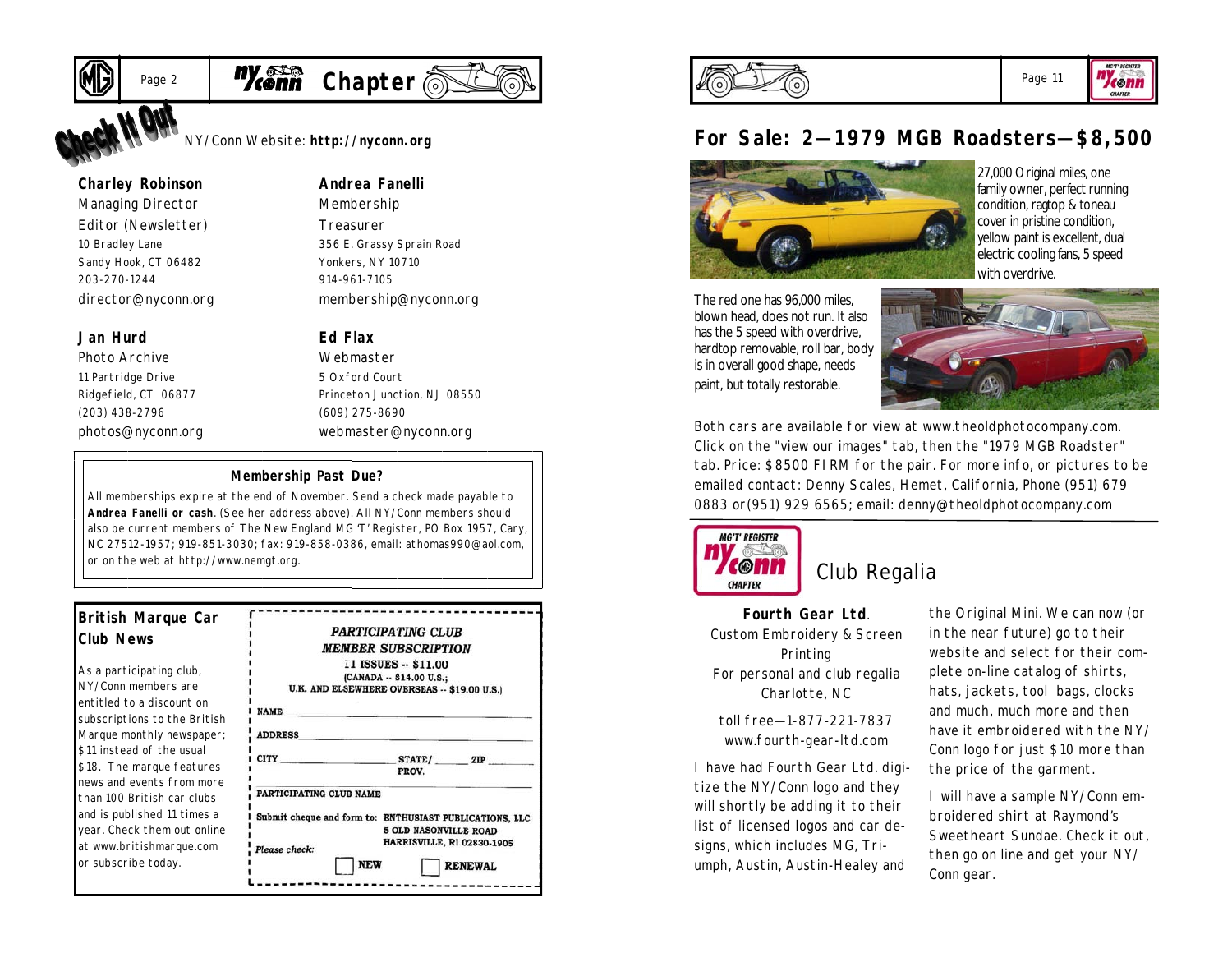

## **Highly Recommended—**

Page 10

## **Quid's Auto Upholstery**

Tom Howard, the director of the<br>Nutmeg chapter of NAMGAR,<br>quickly found he needed help when om Howard, the director of the Nutmeg chapter of NAMGAR, restoring the interior of his E-Type Jag. After numerous fruitless efforts, he finally called Mark & Steve at The Panel Shop (1785 Barnum Ave., Stratford, CT 06497; (203) 377-6208). Quid was the man they recommended. Quid came to Tom's house and they worked Quid's Auto Upholstery, 59 Beaver St., together to install the interior. Afterward, Tom said, "It's a rare pleasure to

find someone who actually knows what they were doing, does absolutely topnotch work, and is fair and reasonable with pricing. If anyone out there ever needs interior work—there is only one person to call. I can guarantee you will be extremely happy with Quid!!!"

Ansonia, CT 06401; 203-732-1910; cell-203-257-5112

## **Make a Fashion Statement in Your MG**

#### **The Street Flyer™ Hat**

Look great while you're cruising the streets in this replica aviator hat.

The Street Flyer™ combines classic styling with the fit and function demanded by serious motorcycle riders.

your favorite riding partners.

**MSRP US \$69.99**

http://www.wolftrax.com/ products/sf/

#### **Features**

**The classic styling of a pilot's leather helmet.**

Leather outer shell.

Adjustable straps across the forehead and back of neck provide a custom made fit.

The Standard version has a brown, light weight pig suede lining for classic styling.

The Cold Weather version has a warm, polar fleece lining and comes down further on the back of the neck for extra warmth.

This hat is destined to become one of







## LOW CARB DIETS ARE NOW OUT OF FASHION





*February 11*

S weetheart Sundae! Same Time—a<br>
year later! Same Place! Our tradi**year later! Same Place!** Our traditional first event of the year remains, to everyone's surprise, a tradition! Although we had feared the Raymond's would by now have been out of the area, we are pleased that they have graciously agreed to invite the marauding hordes of NY/Conn back into their home. Make sure you're there for one of our most popular events and to kick off another year full of NY/ Conn activities.

After a month and a half of abstinence, as we've all held fast to our new year's resolutions, its time to belly up to the desert table for our most decadent feast of the year.

Whip up a heaping batch of Granny's old recipe Double-Dutch death-by-chocolate brownies topped with ice cream and a thick layer of hot fudge sauce or some other favorite recipe to share with all.

**RSVP:** Be sure to let Joanne or Dave know of your intentions before next Wednesday, February 9, at *(203) 438-6865.*

**Directions:** See page 6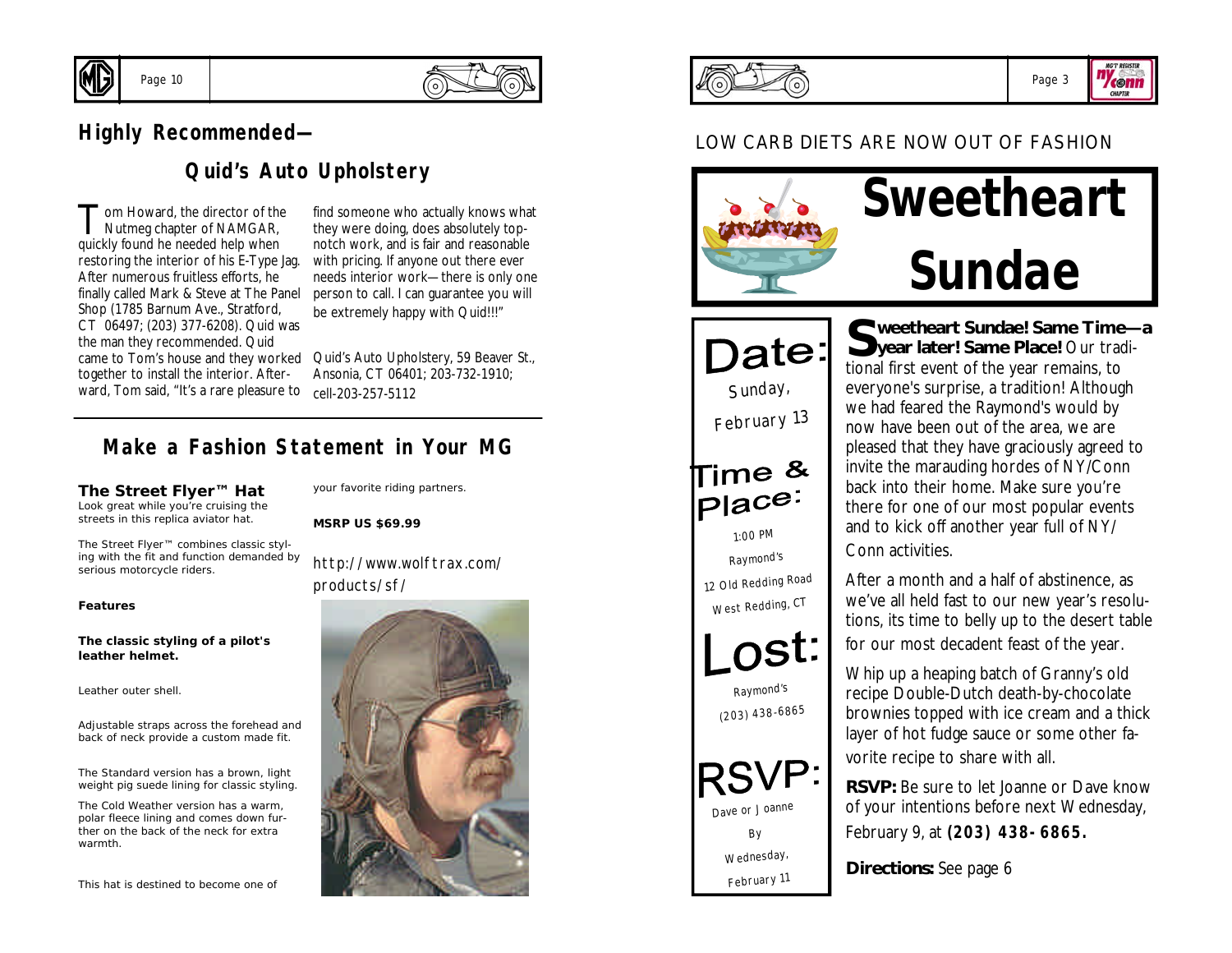|               | Page 4 |     |                |     | o.  | $\Omega$ |  |  |
|---------------|--------|-----|----------------|-----|-----|----------|--|--|
| February 2005 |        |     |                |     |     |          |  |  |
| Sun           | Mon    | Tue | Wed            | Thu | Fri | Sat      |  |  |
|               |        | 1   | $\overline{2}$ | 3   | 4   | 5        |  |  |
| 6             | 7      | 8   | 9              | 10  | 11  | 12       |  |  |
| 13            | 14     | 15  | 16             | 17  | 18  | 19       |  |  |
| 20            | 21     | 22  | 23             | 24  | 25  | 26       |  |  |
| 27            | 28     |     |                |     |     |          |  |  |

## **Schedule of Events** (NY/Conn events in bold)

 $\sqrt{N}$ 

- **February 4-6: NEMGTR Natter n' Noggin,** Sheraton Danbury Hotel, Danbury, CT. Charles Searles, FAX 585-586-7293;csearles@rochester.rr.com
- **February 13: Sweetheart Sundae!** The sweetest day of the year. Details—page 3
- April 2nd—Winter Park, FL—21st Winter Park All British Car & Cycle Show at Mead Gardens. 8:30AM to 4:00PM. Contact Rick Frazee, 407-620-0507; mog4@earthlink.net or Donna Smith, 407-521-5730; dsmith3@cfl.rr.com
- April 8th-10th—Sebring, FL—The Gathering of the Faithful XXXIX South. This event will be held at the historic Kenilworth Hotel and will feature parade laps around the Sebring Raceway, a classic auto and aircraft museum tour, a 50s style sock hop and banquet with auction/raffle. Visit: www.ranjos.com/britcars/index.htm for details.
- April 9th-10th—West Springfield, MA—Big Block Shows presents the 7th Annual Spring Classic Indoor Car Show at the Big E Fairgrounds. This is not an All British event by any means but if you like Custom Classics, this is a good one. Custom Car Legend, George Barris will be on hand along with his creation, the Original Batmobile. Info at http://bigblockshows.com/ or call 603-352-3100.
- April 16th—Pensacola, FL—Panhandle British Car Association's Annual Beach Bash and All British Car Show. Visit: http://www.pbcal.com/showform.htm for details.
- April 20th-24th—Carlisle, PA—Spring Carlisle; Visit: www.carsatcarlisle.com/
- **April 23rd—North Salem, NY—Francis Tuoti—NY/Conn Event**, Brunch at Tuoti's followed by a cruise to The Golden Age of Trucking Museum in Southberry. Rain date: 4/24. RSVP to Francis at 8 Elizabeth Drive, North Salem, NY 10560; (914) 669-5020; ftuoti@aol.com by April 18th.

*(Continued on page 5)*

 $\mathcal{L}$  $\overline{ }$ 



### JOIN THE CIA

# **Culture In The Country XII**





Because group luncheon reservations are booked 9 months in advance, it was necessary for Judy to book and pay a deposit for our reservations for was necessary for Judy to book and pay a deposit for our reservations for the Culinary Institute of America's luncheon set for October 22, 2005 at 11:30AM. Judy has reserved 25 places for this event and paid a \$250 deposit to guarantee our reservations. These reservations are offered on a "firstcome—first served" basis. If you would like to attend this event, please send your check in the amount of \$10 per person to Judy as soon as possible, but no later than February 28th. You will pay the balance of your lunch bill at the restaurant based on what you order.

# American Bounty Restaurant

The wealth and diversity of Amer-<br>
ica's cultural heritage is brought<br>
club casual (collared shirt and dress ica's cultural heritage is brought to life by the imaginative cuisine of this student-staffed restaurant in Roth Hall. A recipient of the prestigious Ivy Award, the Bounty features regional specialties prepared with ingredients harvested from the riches of the Hudson River Valley. "This cooking school restaurant gets an A+" enthuses the *Zagat Survey*, which also found it "perfectly presented, excellent food."

club casual (collared shirt and dress or Dockers®-style slacks) attire is preferred. No jeans, sneakers, or sandals please.

The CIA was honored twice in the 2003 *Best of the Hudson Valley* poll of *Hudson Valley* magazine readers.

Check it out at: http:// www.culinaryschools.com/ schools/249.html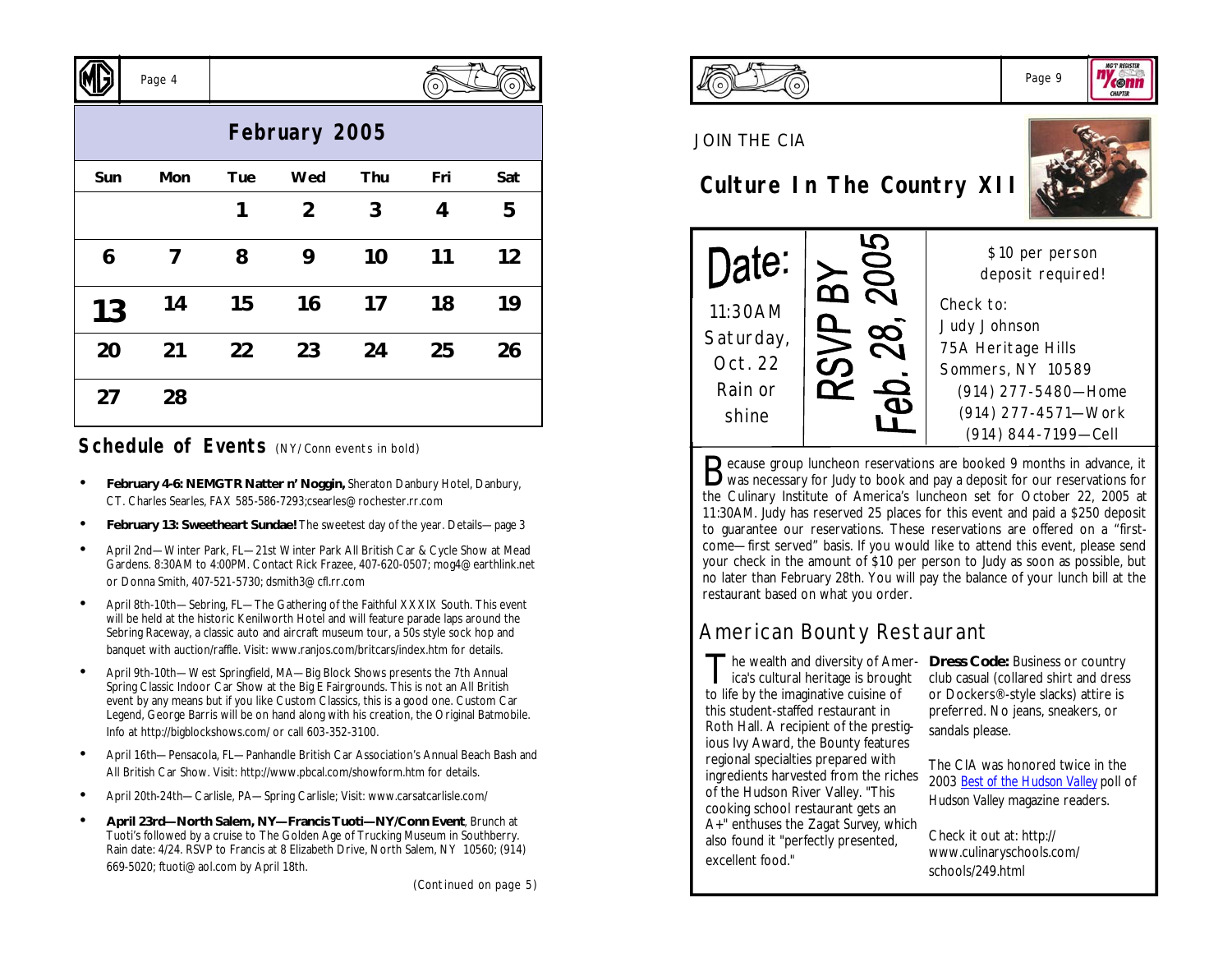

Page 8

# **Welcome New Members**

Please join me in welcoming the following new members into our MG family:

**Ed Cook**. Ed lives in Suffield, CT, with his finance, Dale O'Neill. Their wedding date is set for May in the Magic Wings Butterfly Conservatory on the Connecticut/Massachusetts border. Ed just got his British racing green 1952 TD in July and joined NEMGTR. As a bag and pipe player, Ed belongs to the CT. St. Andrews Society in Goshen, CT. He loves fly fishing. His father was from Scotland and Mom from England and so he comes by his love of all things British quite naturally.

**Fort, Barbara and Sarah DiRenno.** The younger DiRennos also live in Ossining, NY along with Dick and Ann. If you didn't get a chance to meet them at the Christmas Party, be sure to introduce yourself at the next NY/Conn event.

#### **Robert (Robin) and Elizabeth Montgomery.** Robin & Elizabeth live in Norwalk, CT. Robin writes, "A 1949 TC has owned me for the last year. It is in shabby but sound condition, and a lot better now than when I bought it." The Montgomery's

also own a 1965 MGB roadster. They were introduced to NY/ Conn by Wayne Ely. Also members of NEMGTR (#6120).

**Ralph & Janet Gilnack.** Ralph recently bought a 1953 TD and then started looking for a club to join. He found NY/Conn listed under the NEMGTR and joined us at the annual Holiday Party. The Gilnack's live in Middlebury, CT.

**Guy & Laurie Towle.** Guy & Laurie are already familiar to many NY/Conn-ers as they joined us last summer for the Fanelli's tour of Van Cortlandt Manor. As we caravanned back to Fanelli's, we stopped by the Towle where we were treated to an outstanding collection of automobiles. In addition to a beautiful TC, the set included, my personal favorite, a Dino Ferrari, Porsche, Corvette, a couple of Fords and several Jags.

This influx of new members is terrific so keep spreading the word and be sure to reference our fantastic website.





## **Schedule of Events (Continued)**

- April 23rd—Williamsburg, VA—Colonial Vintage British Cr club's 6th Annual All British Marque Car Show "On The Green" at Walsingham Academy. Rain or Shine. Field opens at 9 AM. Voting ends at 1 PM. Awards at 2 PM. Visit: www.williamsburg-bcc.com or e-mail ColonialVintage@aol.com with questions.
- May 7th-8th—Rhinebeck, NY—Custom car & rod show-5/7 & Antique car show-5/8; Car corral both days.
- **May 15: NY/Conn Event: Friedler's Thumbs-Up Tour**, Bedford, NY
- May 20th-22nd—Carlisle, PA—Import/Kit Car/Replicar Nationals. Visit: www.carsatcarlisle.com/
- 5/28-6/5—British Car Week. British Car Week is an awareness week. It is an annual week intended for all owners of classic British cars to roll their favorite car out of the garage and drive it throughout the streets and byways of their communities. By doing so, it will help spread awareness of these exciting machines of the past, and will in turn help support the clubs and businesses that help support our very fulfilling hobby.
- **June 1st-5th—Gettysburg, PA. GOF Mk 78**, Eisenhower Conference Center & Resort, NEMGTR, Charles Searles, 585-586-2806; csearles@rochester.rr.com
- June 3rd-5th—Dare To Be British; www.britsofthehudson.org
- June 4th-5th—Greenwich, CT—Greenwich Concours d'Elegance, www.greenwichconcours.com
- June 5th—Waterford, CT—British By The Sea 2005. Harkness Memorial State Park. www.ctmgclub.com.
- June 5th—Great River, Long Island, NY—12th Annual "The British Are Coming!!!" held on the grounds of Bayard Cutting Arboretum, Rte. 27A, 1/4 mile east off Southern State Parkway.
- June 5th—Perrysburg, OH—Lake Erie British Car Club presents, "The British Return to Fort Meigs". Contact Tony Shoviak tenntony@worldnet.att.net or 419-878-2041.
- June 11th-12th—Manchester, VT—Hildene Antique & Classic Car Show. Pre-register by June 6—\$10. http://www.manchestervermont.net/carshow/index.html
- June 12th—Cape Cod, MA—British On The Green, www.capecodbritishcarclub.org
- June 12th—Hellertown, PA—12th Annual British Motorcar Gathering, http:// www.keystonemg.com
- **June 18th—Monroe, CT-Sommers, NY—NY/Conn Progressive Dinner**, Ed & Marion Callo (48 Crestwood Road, Monroe, CT 06468; (203) 261-2432; mapacallo@aol.com) & Judy Johnson (75A Heritage Hills, Sommers, NY 10589; (914) 277-5480; JJsMG@aol.com).
- June 26th—Bridgewater, CT—Housatonic Valley Region Antique Automobile Club of America (HVRAACA) 2005 Antiques and Classic Auto Show. http://pages.cthome.net/ esigns/carshow.html